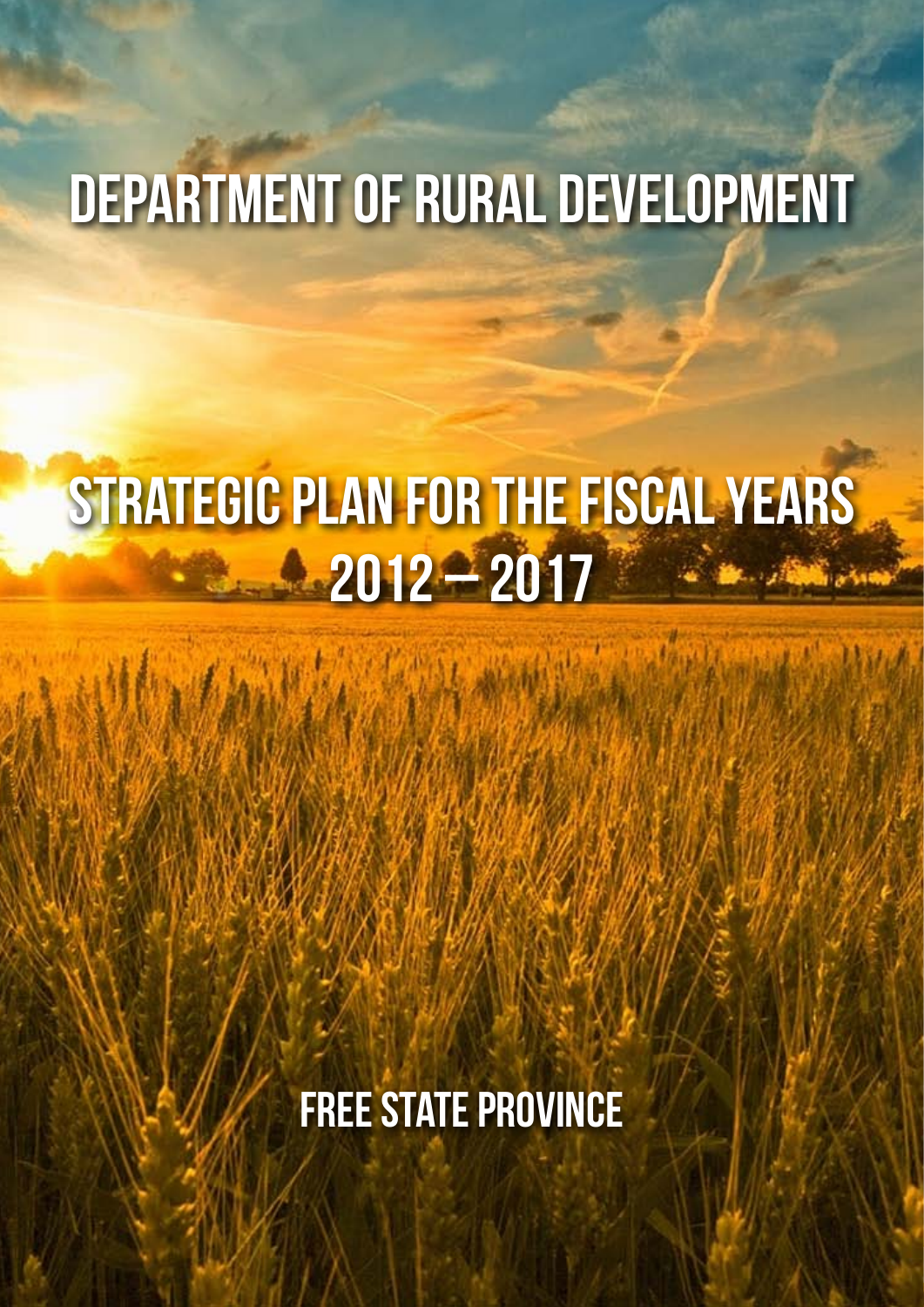

The Free State Executive Council took a decision to move the rural development component from the department of Public Works to Agriculture in order to align the work of government for effectiveness and delivery. We are now a Department for Agriculture and Rural Development that is now fully and functional with two Heads of Departments. In our view this was in line with the ANC conceptualisation regarding the need for rural development to address social cohesion and restoring indigenous cultures as fundamental elements for agrarian transformation. We believe that the Department of Rural Development is now strategically located to look into the needs of the rural communities and we have since forged working relations with National Department of Land Reform in the province with an understanding that food security without land reform will be hopeless.

Our Social Cohesion programmes shall seek to focus on building on shared cultures our rural communities are enshrined upon and throughout history. These shared cultures were central in the building of Ubuntu which was hampered by the effects of the Land Act of 1913 which sought by all means to destroy these cultures. It is with this background in mind that we believe any development that is not cognisant of history is futile. We still see the effects of colonial dispossession within our rural communities depicted through social strifes, evictions and brutal killings. It is expected that rural development must be central in reversing this historical situation and that on its own necessitates an outline of a concerted programme that speaks to the interest of both the people and the government. It is however very clear that in the beginning of our journey is the giant

**FOREWORD BY THE MEC** merchant of a highly insufficient budget that has to be juggled around<br>equipment transport and human resources which is also inadequate equipment, transport and human resources which is also inadequate.

> Through Mohoma Mobung mega project, we will also identify projects with great potential to improve the physical infrastructure to address access to basic services in our rural communities and build a base for economic opportunities. While it will be responsible for expanding our market platforms, Mohoma Mobung will also address the issue of employment and skills development opportunities to support rural livelihoods. At the end we must boast with having expanded access to affordable and diverse food for all.

> In order to achieve our set objectives, our planning is such that we will require information about what every piece of land is used for in our province. Therefore we will lobby for convergence so that political and administrative decisions taken are understood to be key initial measures for development. It means both our work on the rolling out of the Comprehensive Rural Development Programme will be aligned to the Extended Public Works Programme in order to contribute to the income levels of every household. It is critical that a necessary sensitivity is upheld when dealing with these issues so that breaking from the past does not hamper agricultural production nor open old wounds.

> In order to build sustainable livelihoods and to reach all rural and poorest communities in the province, an emphasis will have to be made regarding the security of tenure for both our women and youth in agriculture and programmes aimed at their own development. In relation to empowerment of these sectors of rural population we have already had interactive sessions to listen and be in line with their expectations. Mohoma Mobung will also target farmers and make provision for proper agricultural infrastructure, mentorship and training as our strategic goal.

> Once the administration capacity of rural development is complete, the structural and financial capacity will enhance efficiency regarding our deliverables. Until then, we are determined to work with what we have and share it with all our people. It clearly shows that our spending patterns will have to change to suit our unwavering plan of action, so that rural areas are also attractive as places for human settlements.

**MJ ZWANE Executive Authority Agriculture and Rural Development**

 $\mathcal{L}=\mathcal{L}=\mathcal{L}=\mathcal{L}=\mathcal{L}=\mathcal{L}=\mathcal{L}=\mathcal{L}=\mathcal{L}=\mathcal{L}=\mathcal{L}=\mathcal{L}=\mathcal{L}=\mathcal{L}=\mathcal{L}=\mathcal{L}=\mathcal{L}=\mathcal{L}=\mathcal{L}=\mathcal{L}=\mathcal{L}=\mathcal{L}=\mathcal{L}=\mathcal{L}=\mathcal{L}=\mathcal{L}=\mathcal{L}=\mathcal{L}=\mathcal{L}=\mathcal{L}=\mathcal{L}=\mathcal{L}=\mathcal{L}=\mathcal{L}=\mathcal{L}=\mathcal{L}=\mathcal{$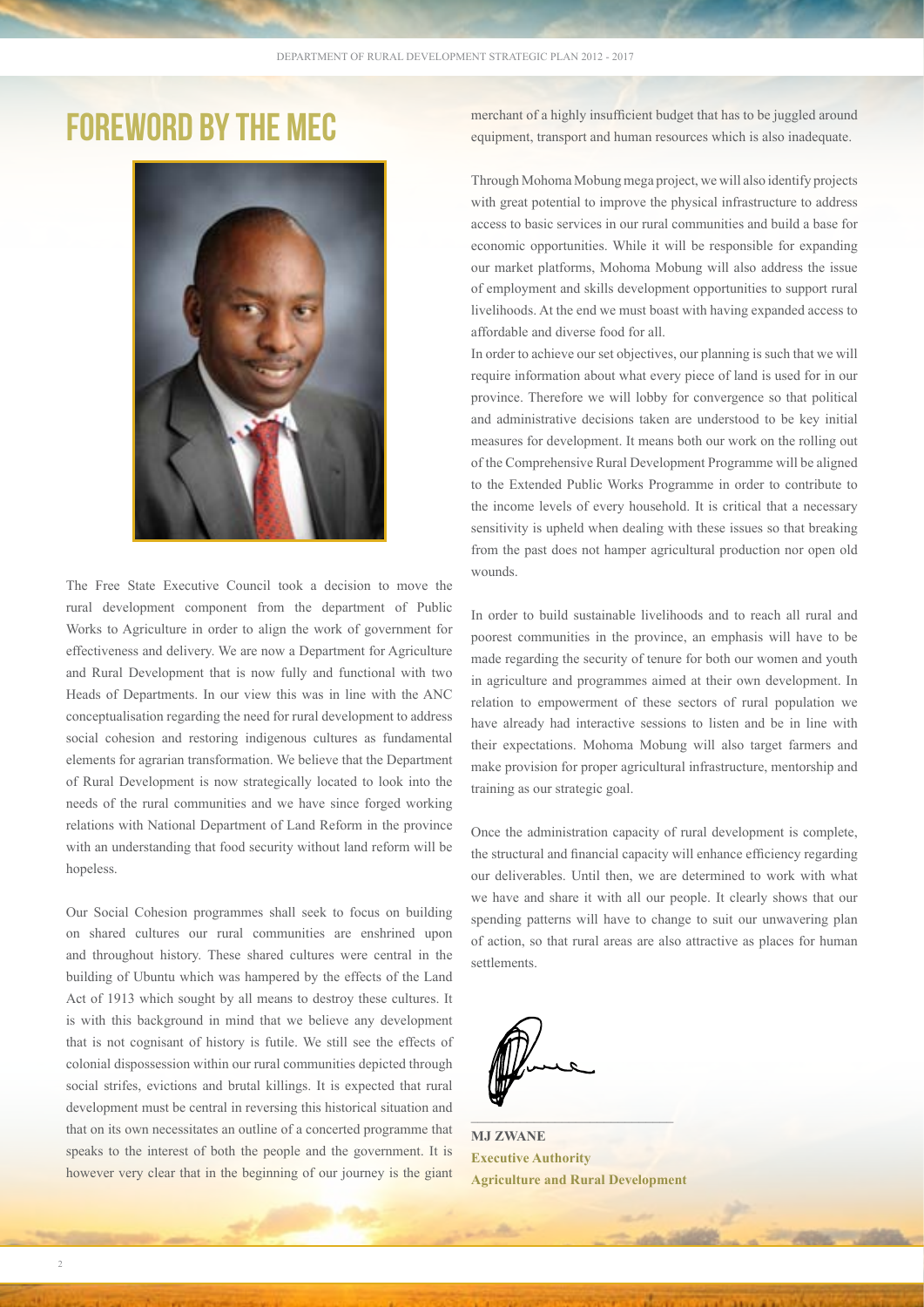## OFFICIAL SIGN-OFF

It is hereby certified that this Strategic Plan:

Was developed by the management of the Department of Rural Development under the guidance of MEC MJ ZWANE.

It takes into account all the relevant policies, legislation and other mandates for which the Department of Rural Development is responsible.

It accurately reflects the strategic goals and objectives which the Department of Rural Development will endeavour to achieve over the period 2012 to 2017.

S Dhlamini Signature: **Chief Financial Officer**

L Moorosi Signature: **Accounting Officer: Rural Development**

3

**Approved by:**

**MJ Zwane** Signature: **Executive Authority Agriculture and Rural Development**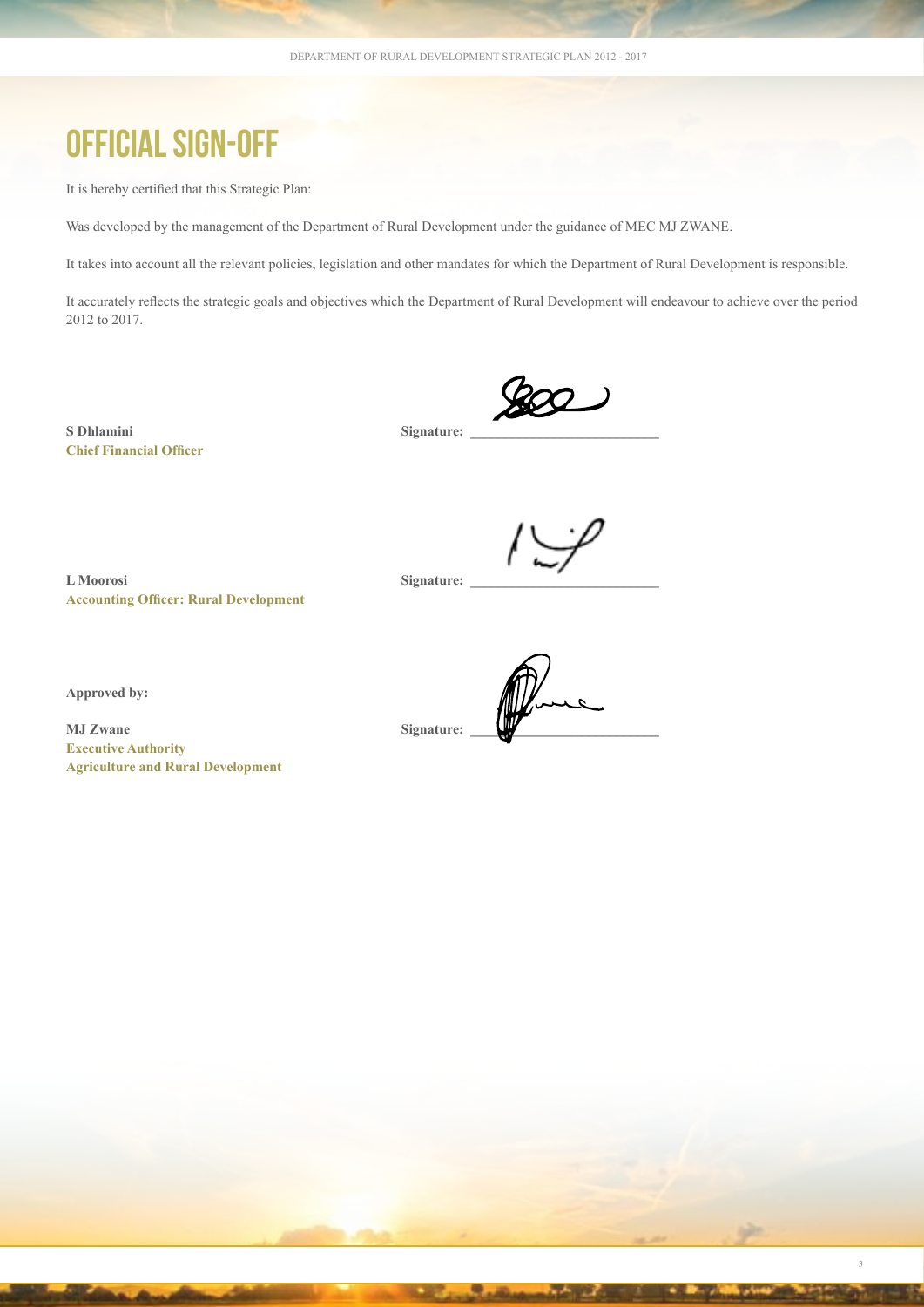# **CONTENTS**

4

### **PART A: STRATEGIC OVERVIEW**

| 1. Vision                                                         | 6                |
|-------------------------------------------------------------------|------------------|
| 2. Mission                                                        | 6                |
| 3. Values                                                         | 6                |
| 4. Legislative and other mandatesX                                |                  |
| 4.1 Constitutional mandates                                       | 6                |
| 4.2 Legislative mandates                                          | 6                |
| 4.3 Policy mandates                                               | $\tau$           |
| 4.4 Relevant court rulings                                        | $\boldsymbol{7}$ |
| 4.5 Planned policy initiatives                                    | $\tau$           |
| 5. Situational analysis                                           | $\bf 8$          |
| 5.1 Service-delivery environment                                  | $\,$ $\,$        |
| 5.2 Organisational environment                                    | 8                |
| 5.3 Description of the strategic planning process                 | $\,$ $\,$        |
| 6. Strategic goals of the department                              | 9                |
| <b>PART B: STRATEGIC OBJECTIVES</b>                               |                  |
| 7. Programmes 1                                                   | 11               |
| Strategic objectives                                              | 11               |
| Resource considerations                                           | 12               |
| Risk management                                                   | 12               |
| 8. Programme 2                                                    | 13               |
| Strategic Objecive                                                | 13               |
| Resource considerations                                           | 13               |
| Risk management                                                   | 14               |
| 9. Programme 3                                                    | 15               |
| Strategic objectives                                              | 15               |
| Resource considerations                                           | 15               |
| Risk management                                                   | 15               |
| <b>PART C: LINKS TO OTHER PLANS</b>                               |                  |
| 10. Links to the long-term infrastructure and other capital plans | 17               |
| 11. Conditional grants                                            | 17               |
| 12. Public entities                                               | 17               |
| 13. Public-private partnerships                                   | 17               |
|                                                                   |                  |

ä.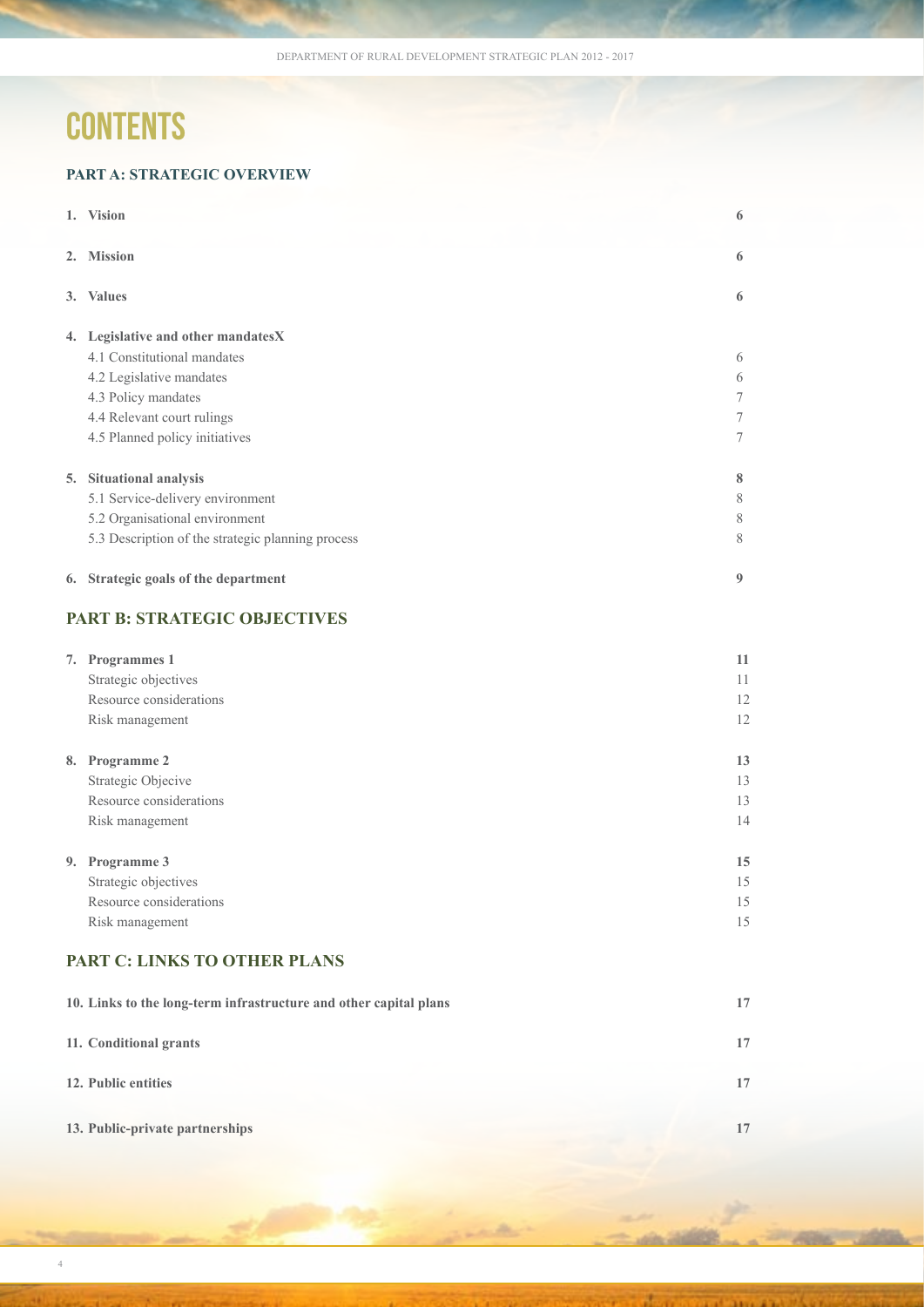# **PART A: STRATEGIC OVERVIEW** PART a: strategic overview

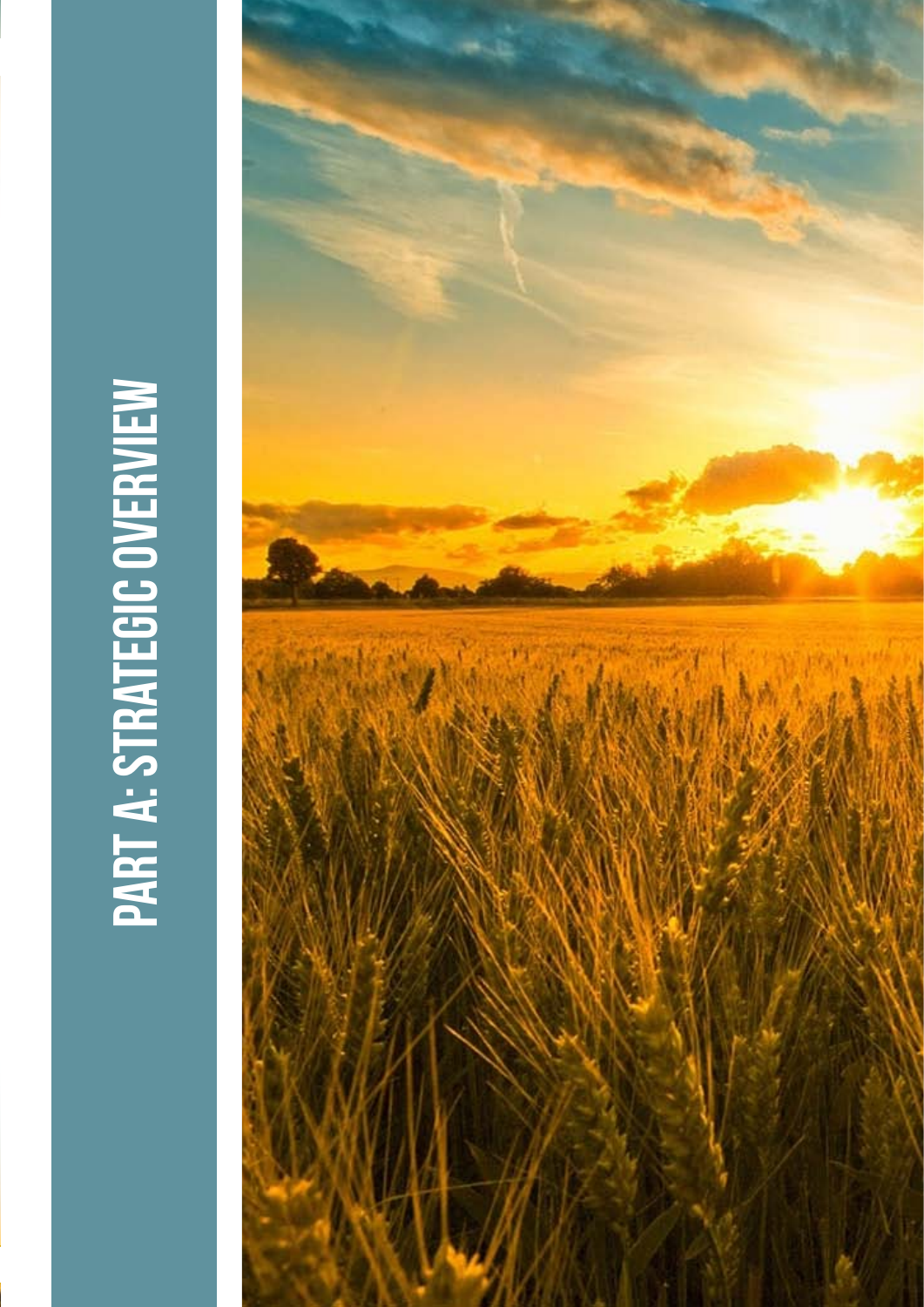# PART A: STRATEGIC OVERVIEW

### **1. Vision**

"A dynamic, prosperous agricultural sector and a better life for rural communities in the Free State."

### **2. Mission**

"To empower the agricultural sector through the provisioning and facilitation of efficient agricultural development support and investment solution sin order to ensure rural development, constant economic growth and sustainable livelihoods."

### **3. Values**

- Transparency;
- Accountability;
- Dedication:
- Integrity;
- Professionalism;
- Enduring and rewarding relationships:
- Passion: and
- Confidentiality

### **4. Legislative and other mandates**

### **4.1 Constitutional mandates**

The Department of Rural Development is an integral part of the South African Public Service established in terms of section 197 of the Constitution as read with section 7(1) and 7(2) of the Public Service Act (Act No. 103 of 1994).

### **4.2 Legislative mandates**

### **A. Transformation legislation.**

- The Constitution of the Republic of South Africa Act, 1996 (Act No. 108 of 1996)
- Employment Equity Act, 1998 (Act No. 55 of 1998)
- Preferential Procurement Policy Framework Act, 2000 (Act No. 5 of 2000)
- Labour Relations Act, 1995 (Act No. 66 of 1995)
- Basic Conditions of Employment Act, 1997 (Act No. 75 of 1997)

### **B. Administrative Legislation**

- • Employment Equity Act (Act No. 55 of 1998)
- Local Government: Municipal Property Rates Act, (Act No. 6 of 2004)
- Public Finance Management Act (Act No. 1 of 1999 as amended by Act No. 29 of 1999)
- Division of Revenue Act (Annually)
- Preferential Procurement Policy Framework Act (Act No. 5 of 2000)
- Companies Act (Act No. 61 of 1973)
- Public Service Act (Act No. 103 of 1994) and Regulations, 2001
- Labour Relations Act (Act No. 66 of 1995)
- Basic Conditions of Employment Act (Act No. 75 of 1997)
- Skills Development Act (Act No. 97 of 1998)
- National Archives Act (Act No. 43 of 1996)
- Promotion of Access to Information Act (Act No. 2 of 2000)
- Occupational Health and Safety Act (Act No. 85 of 1993)
- Compensation for Occupational Injuries and Diseases Act (Act No. 130 of 1993)
- Collective Agreements
- **National Treasury Regulations**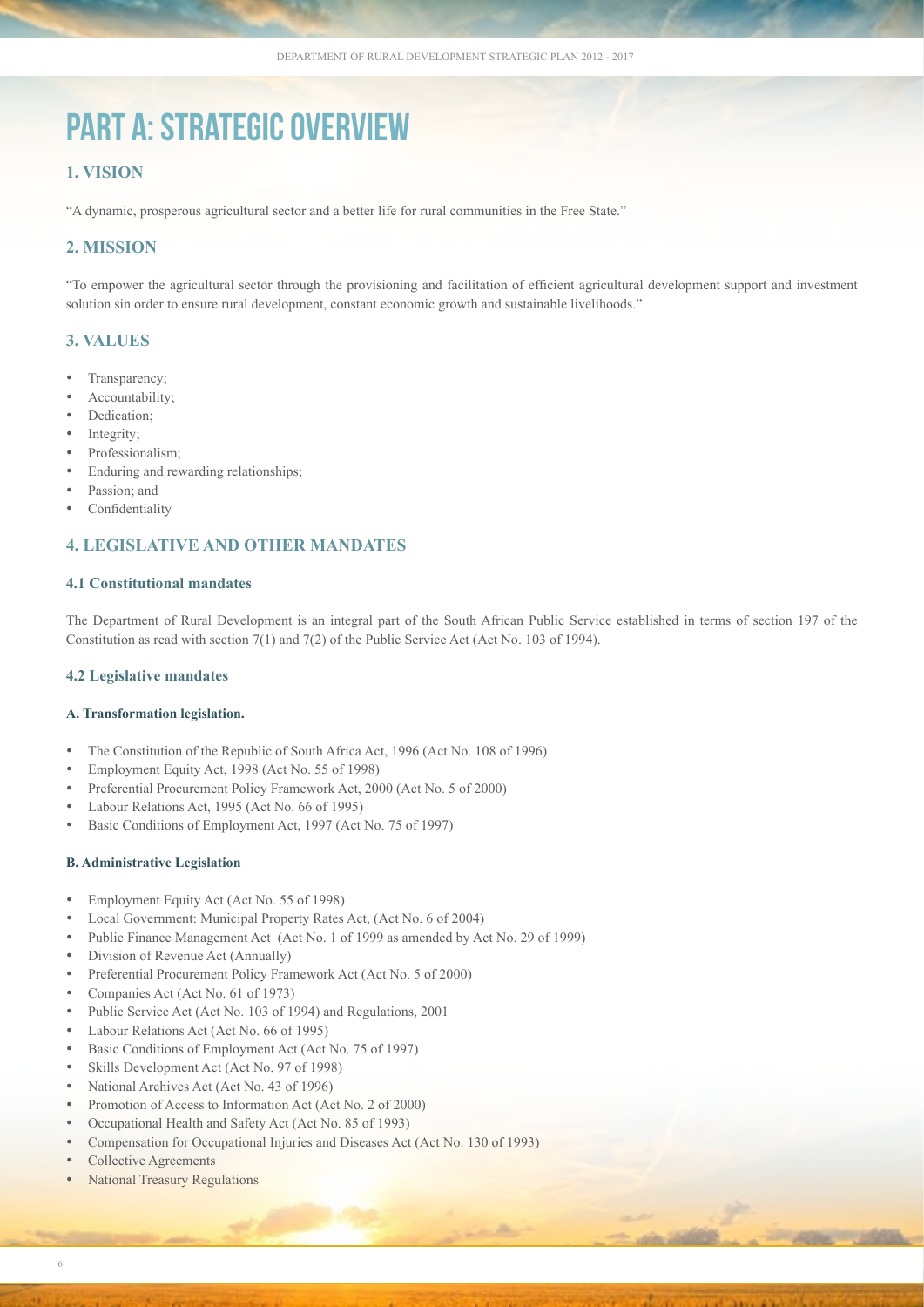- Provincial Treasury Instructions
- Administrative Justice Act (Act No. 3 of 2000)
- Public Holidays Act (Act No. 6 of 1994)
- The National Constitution of South Africa (Act No. 108 of 1996)
- Government Employees Pension Law (1996)
- Unemployment Insurance Act (Act No. 30 of 1966)
- Income Tax Act,  $1962 4$ <sup>th</sup> standard
- Road Traffic Act 46 of 1998

### **4.3 Policy Mandates**

### **The following are some of the major policy documents guiding the activities of the Department:**

- Constitution of the Republic of South Africa, 1996 (Act no.108 of 1996)
- The Integrated Food Security Strategy for South Africa
- Rural Development Framework of 1997
- The Integrated Food Security Strategy for South Africa
- National Comprehensive Rural Development Programme Strategy
- Free State Comprehensive Rural Development Strategy
- Green Paper on Rural Development
- 2009 Manifesto of the Ruling Party
- Free State Growth Development Strategy
- Basic Conditions of Employment Act
- White paper on Rural Development
- Policy on the proposed Rural Development Agency (2001)
- **Employment Equity Act**
- Labour Relations Act
- Public Service Act
- Public Finance Management Act
- Promotion of Access to Information Act
- Mohoma Mobung

### **4.4 Relevant court rulings**

N/A

### **4.5 Planned policy initiatives**

### **The following policy documents will be guiding the activities of the Department during the period 2012 to 2017:**

7

- Constitution of the Republic of South Africa, 1996 (Act no.108 of 1996)
- The Integrated Food Security Strategy for South Africa
- Rural Development Framework of 1997
- AgriBEE Charter
- • The Integrated Food Security Strategy for South Africa
- Comprehensive Rural Development Programme Strategy
- Free State Comprehensive Rural Development Strategy
- Industrial Policy Action Plan (IPAP2) 2011 2013
- Strategic Plan of the Department of Rural Development
- Green Paper on Rural Development
- 2009 Manifesto of the Ruling Party
- Free State Growth Development Strategy
- Basic Conditions of Employment Act
- Employment Equity Act
- Labour Relations Act
- Public Service Act
- Public Finance Management Act
- Mohoma Mobung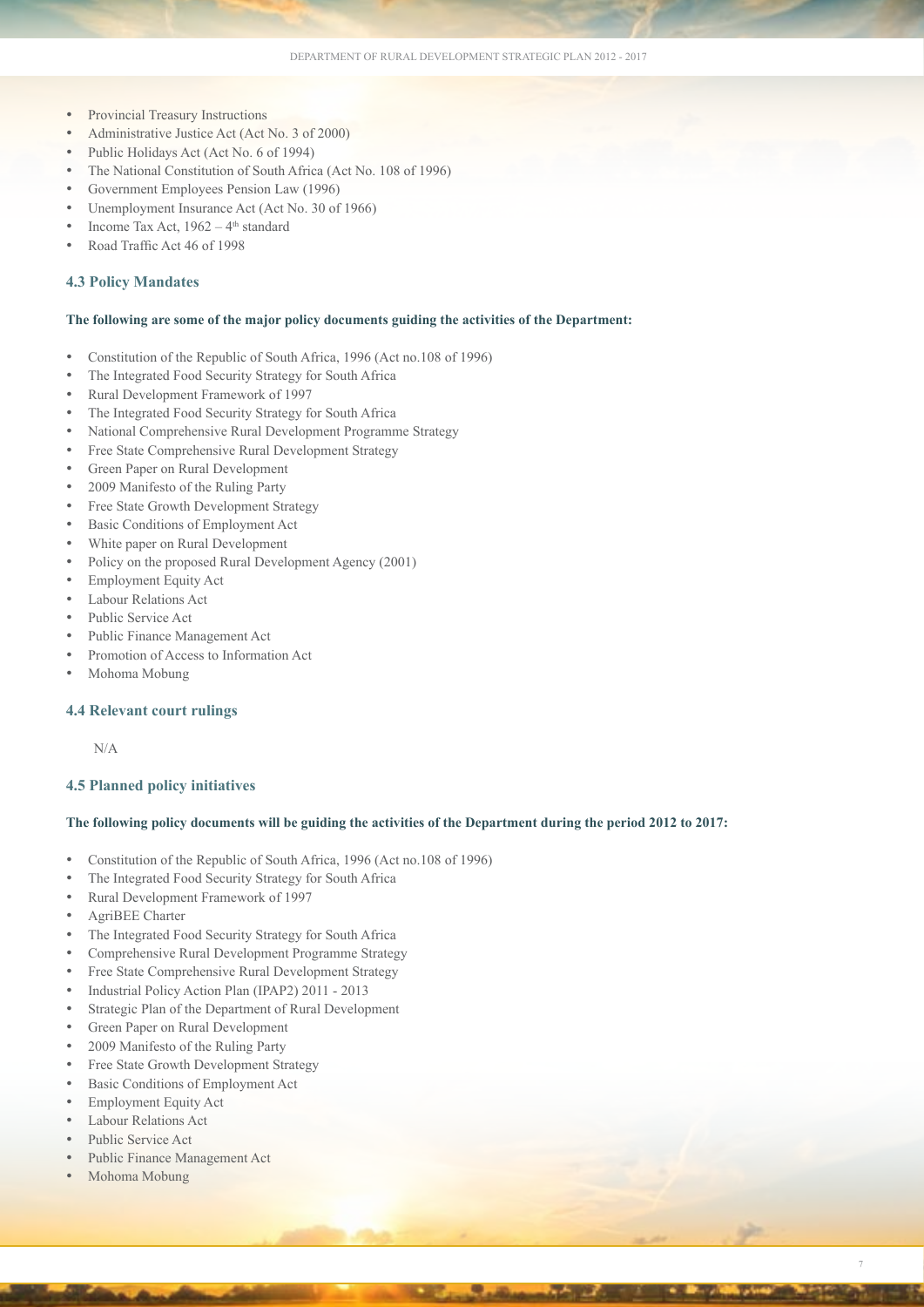### **5. Situationalanalysis**

### **5.1 Performance delivery environment**

Rural development is a cross-cutting programme that calls for partnerships with multiple stakeholders both within and outside government. Budgeting, planning and implementation of these programmes cut across different departments and the three spheres of government. In addition very few programmes and services have fully decentralized service points which reach into rural communities, hence the need for the Department of Rural Development to address these. A complex set of partnerships is required to ensure that rural development is achieved. For effective implementation it will be necessary to clearly define roles and responsibilities among all role-players including nongovernmental stakeholders that will provide support and contribute to the achievement of different outputs.

Rural Development must emphasise community and people centred development that leads to communities to take charge of their lives and destiny. They must initiate and implement sustainable activities that give them mastery over their environment. In time they must develop adaptive skills and use their indigenous knowledge to increase their food supply and livelihoods. The role of partners should be to support and assist with resources for communities to attain their desired level of thriving and dignity. The Rural Development Programme is responsible for initiating, facilitating, coordinating and catalysing the implementation of a Comprehensive Rural Development Programme (CRDP), which is a full expression of outcome 7 and support of other outcomes, that leads to sustainable and vibrant rural communities.

The challenges facing rural areas include under utilization and/or unsustainable use of natural resources; poor or lack of access to socioeconomic infrastructure and services, public amenities and government services, lack of access to clean water or lack of water resources for both household and agricultural development; low literacy and skills levels, migratory labour practices, decay of the social fabric and decline in indigenous cultural values. In short, there is absence of, or very poor infrastructure and institutional support for meeting minimum or basic human needs, decent shelter, food security, water and sanitation, electricity, social facilities and amenities and decent logistics system – and attracting small sustainable enterprises and industries, artisanal and other technical skills, entrepreneurs, rural-urban linkages, local markets and credit facilities. The need for collaborative effort to bring about integrated development cannot be over emphasised. The Department must lead coordination across all stakeholders to ensure that resources and opportunities reach rural communities.



Source: Global Insight Regional eXplorer version 451

**HIV+/AIDS profile Free State**

**GLOBAL INSIGHT**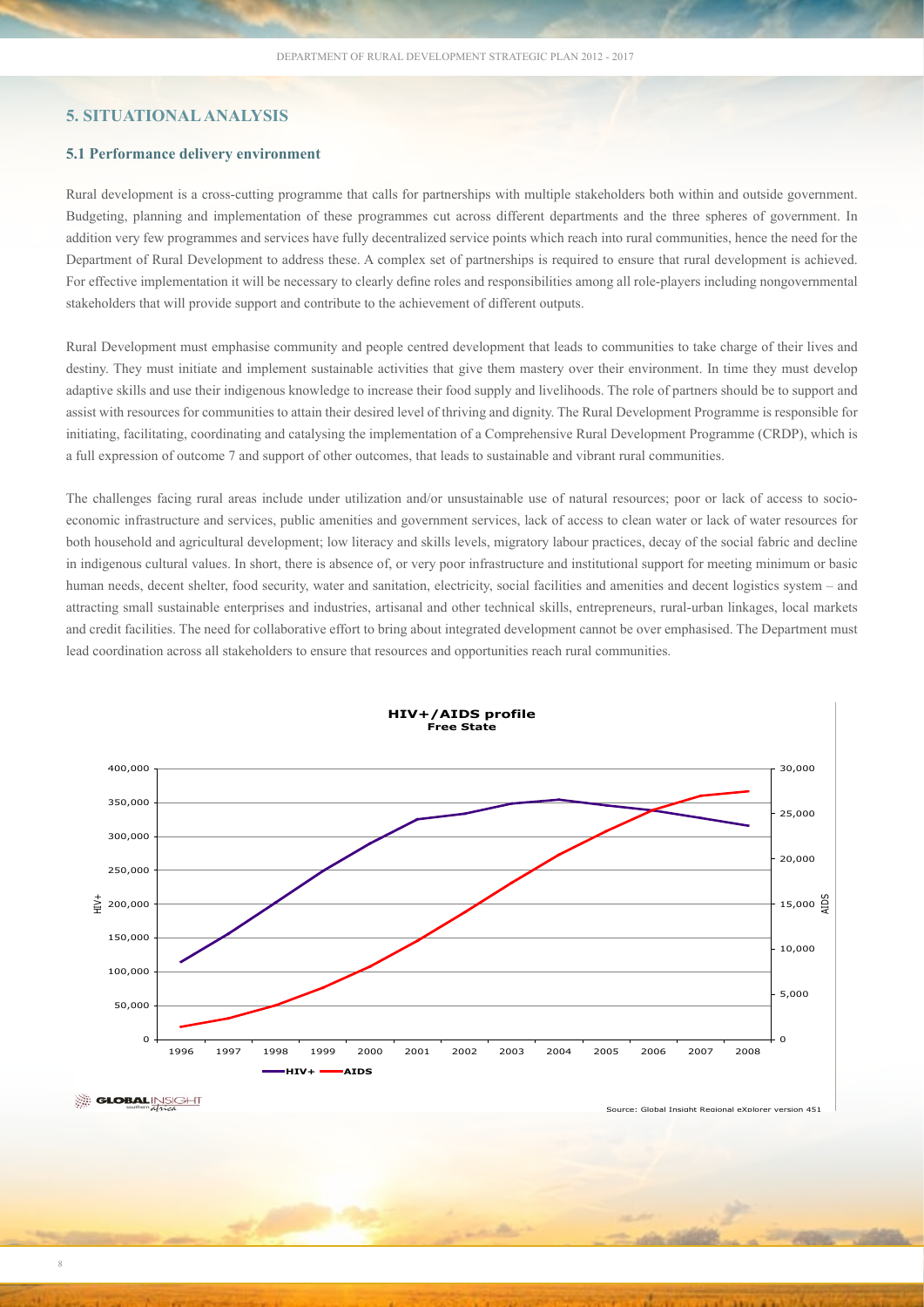In the Xhariep district, unemployment is the highest in Letsemeng (26.9%) and Kopanong (26.7%) local municipality. In the Motheo district, unemployment is the highest in Naledi (27.6%), followed by Mantsopa (24.6%) and Mangaung (23.4%) local municipality. Unemployment in the Lejweleputswa district is the highest in Matjhabeng (37.5%) local municipality, followed by Masilonyana (31.1%). In the Thabo Mofutsanyane district unemployment is by far the highest in Maluti a Phofung (42.7%) local municipality. In the Fezile Dabi district, Ngwathe (27.9%) local municipality is having the highest unemployment rate, followed by Mafube (23.8%).

HIV and AIDS pose a number of challenges and even threaten the future of agricultural industries, given the fact that affected households have to be given leave or time off for social responsibilities such as funerals, etc. While the infected farmers/workers mostly die and as result the most experienced agricultural workforce are replaced with less experience, thus makes the future of the sector worrisome. The figure below presents an overview picture, which clearly shows the increasing trend from 1996 till 2008.

### **5.2 Organisational environment**

Rural Development is a new provincial department, which is at present led by Head of Department, Chief Director and Directors. It has appointed thirty three (32) personnel on contract basis (6-12 months); it is also in the process of finalizing its organisational structure that shall illustrate exactly the number of personnel, expertise and skills needed to drive the strategic needs of the department.

### **5.3 Description of the strategic planning process**

This Strategic Plan follows the guidelines and generic formats provided by the National Department of Rural Development and Land Reform, and the National Treasury.

This document was developed using a participatory process with stakeholders and staff in the Department.

### **6. Strategic goals of the department**

### **The following tables contain the Departmental Goals for the period 2012 to 2017:**

| <b>Strategic Goal 1</b>                                                                           | Coordinate the creation of vibrant, equitable and sustainable rural communities                                                                                                                                                        |  |
|---------------------------------------------------------------------------------------------------|----------------------------------------------------------------------------------------------------------------------------------------------------------------------------------------------------------------------------------------|--|
| <b>Goal statement</b>                                                                             | Profile rural wards and mobilise rural households in all free state municipalities, to reach all the poorest rural wards<br>in all municipalities by 2014, and facilitate service delivery through innovative service delivery models. |  |
| <b>Justification</b>                                                                              | To effectively coordinate rural development, as per Outcome 7 and the National Rural Development and Land<br>Reform Strategy.                                                                                                          |  |
| <b>Links</b>                                                                                      | Outcome 7 of the National Outcomes Based Plan.                                                                                                                                                                                         |  |
|                                                                                                   |                                                                                                                                                                                                                                        |  |
| <b>Strategic Goal 2</b><br>Improved, effective and efficient governance and stakeholder relations |                                                                                                                                                                                                                                        |  |
| <b>Goal statement</b>                                                                             | Improved cooperation and services in support of vibrant, equitable and sustainable rural communities.                                                                                                                                  |  |
| <b>Justification</b>                                                                              | To ensure an effective and efficient developmental orientated public service.                                                                                                                                                          |  |
| <b>Links</b>                                                                                      | Outcome 12 of the National Outcomes Based Plan.                                                                                                                                                                                        |  |
|                                                                                                   |                                                                                                                                                                                                                                        |  |
| <b>Strategic Goal 3</b>                                                                           | Transformed and demand based education, training and development facilitation                                                                                                                                                          |  |
| <b>Goal statement</b>                                                                             | Profile rural wards and mobilise rural households in all free state municipalities, to reach all the poorest rural wards<br>in all municipalities by 2014, and facilitate service delivery through innovative service delivery models. |  |
| <b>Justification</b>                                                                              | Outcome 5: A skilled and capable workforce to support an inclusive growth path.                                                                                                                                                        |  |
| Links                                                                                             | National Outcomes Based Plan.                                                                                                                                                                                                          |  |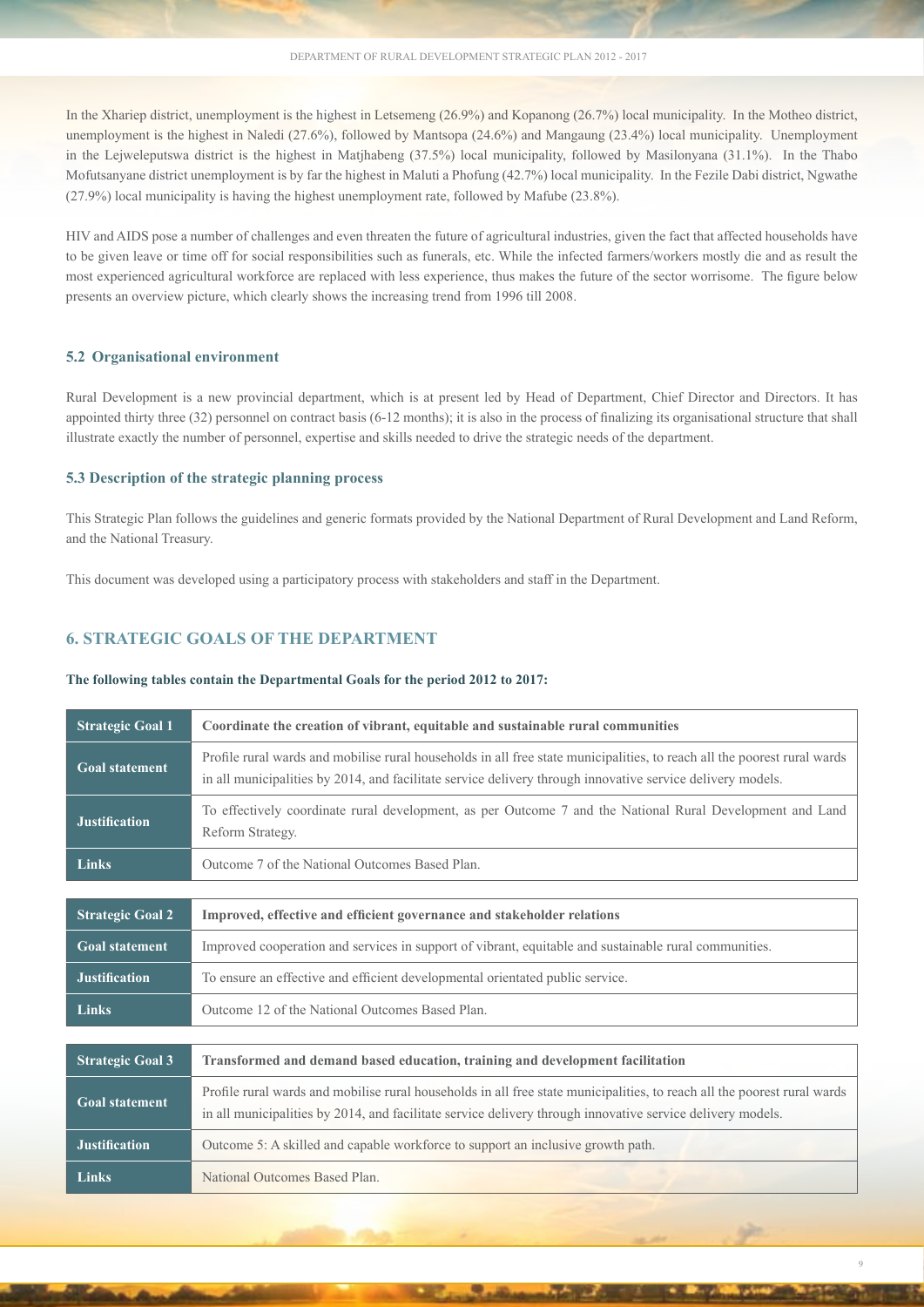# PART B: STRATEGIC OBJECTIVES PART b: strategic objectives

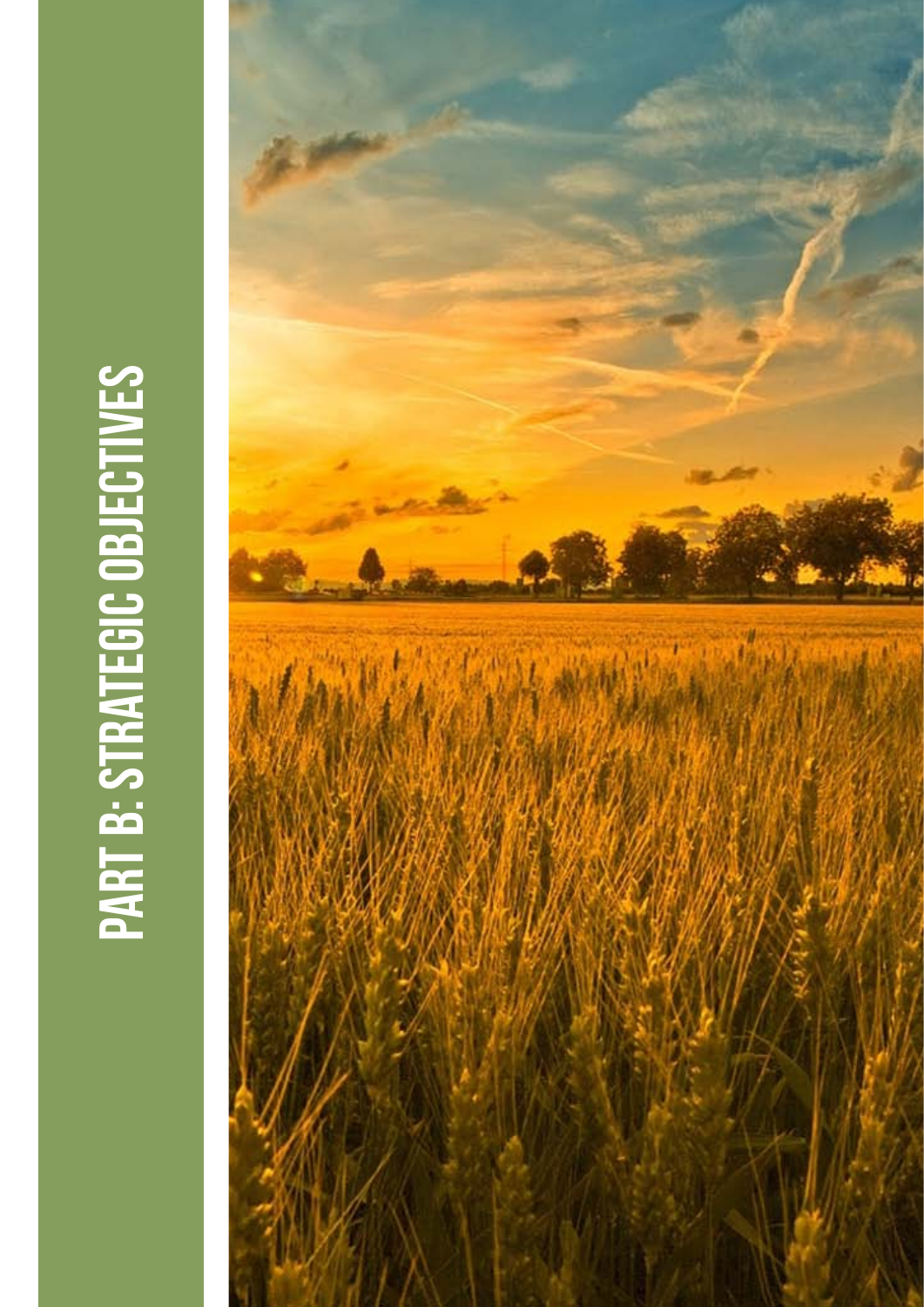## PART B: STRATEGIC OBJECTIVES

| <b>Programme</b>     | Sub-programme                                                                                                                |
|----------------------|------------------------------------------------------------------------------------------------------------------------------|
| Administration       | Office of the HOD<br>Monitoring and Reporting<br>٠                                                                           |
| Development Planning | Institutional Coordination and Special Projects<br>Rural Infrastructure Development<br>Land and Agrarian Transformation<br>٠ |
| Social Facilitation  | Social, Technical, Rural Livelihoods and Institutional Facilitation                                                          |

### **7. Programme 1: Administration**

### **Purpose**

The Department of Rural Development will be a new Department as of April 2012. During institutional arrangement consultation processes, both Departments of Agriculture and Rural Development agreed that Financial Management, Internal Audit and Corporate Services would be shared services between the two Departments.

### **Sub-Programme 1.1: Office of the HOD**

### **Purpose**

The purpose of the sub-programme is to provide administrative support to the Office of the HOD. Functions performed will include:

- Rendering strategic and operational support for the office of the HOD
- Ensure provision of secretariat services to Executive management and management meeting
- Follow-up on resolution taken at executive and management meetings
- • Execute research, analyse information and compile strategic documents for the HOD

### **Strategic objectives**

| <b>Strategic Objective</b><br>Provide professional advisory and consulting services to Management |                                                   |  |
|---------------------------------------------------------------------------------------------------|---------------------------------------------------|--|
| Advisory and consulting services to Management<br><b>Objective statement</b>                      |                                                   |  |
| <b>Baseline</b><br>n/a                                                                            |                                                   |  |
| <b>Justification</b>                                                                              | Outcome 12                                        |  |
| Links                                                                                             | National Outcomes Based Plan                      |  |
|                                                                                                   |                                                   |  |
| <b>Strategic Objective</b><br>Facilitate strategic planning                                       |                                                   |  |
| <b>Objective statement</b><br>Strategic planning efficiently facilitated                          |                                                   |  |
| <b>Baseline</b>                                                                                   | n/a                                               |  |
| <b>Justification</b>                                                                              | Outcome 12                                        |  |
| <b>Links</b>                                                                                      | National Outcomes Based Plan                      |  |
|                                                                                                   |                                                   |  |
| <b>Strategic Objective</b><br>Facilitate effective departmental Monitoring and Evaluation         |                                                   |  |
| <b>Objective statement</b>                                                                        | Monitoring and Evaluation efficiently facilitated |  |
| <b>Baseline</b>                                                                                   | n/a                                               |  |
| <b>Justification</b>                                                                              | Outcome 12                                        |  |
| <b>Links</b><br>National Outcomes Based Plan                                                      |                                                   |  |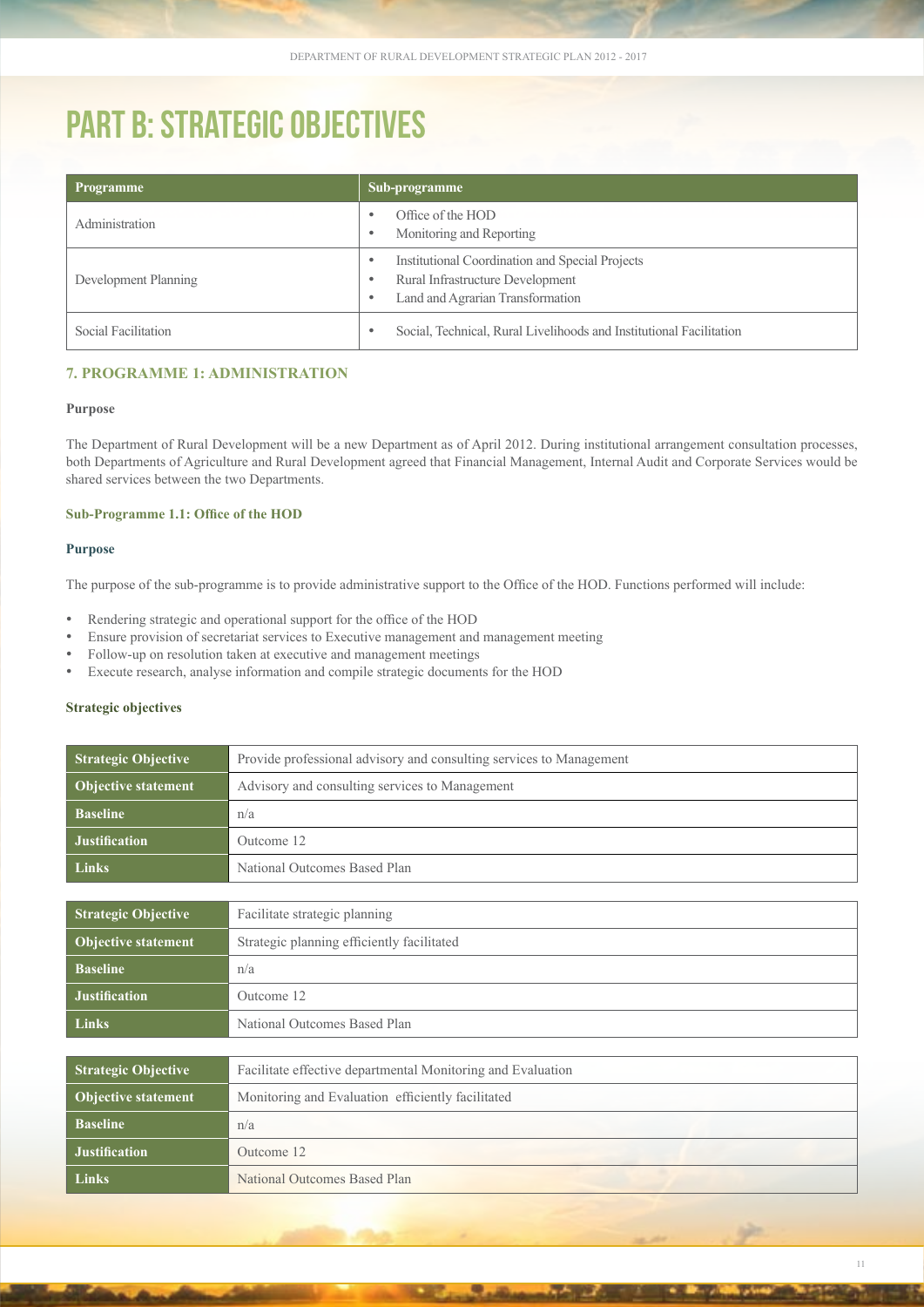### **Resource considerations**

The main resource considerations of the sub-programme is budget, and the filling of posts on the approved structure.

### **Risk management**

| <b>Strategic Risks</b>                                             | <b>Strategies / Controls</b>                                                                                           |  |
|--------------------------------------------------------------------|------------------------------------------------------------------------------------------------------------------------|--|
| Insufficient resources allocations                                 | Lobby for the allocation of additional funding and for the implementation of the<br>proposed organisational structure. |  |
| Incoherent plans and activities due to inadequate<br>coordination. | Coherent and integrated planning and implementation of projects across<br>government departments.                      |  |

### **Sub-Programme 1.2: Monitoring and Reporting**

### **Purpose**

The purpose of the sub-programme is to provide monitoring and evaluation by collecting, analysing, and reporting data on inputs, activities, outputs, outcomes and impacts as well as external factors, in a way that supports effective management and assessing relevance, efficiency, effectiveness, impact and sustainability.

| <b>Strategic Objective</b><br>Effective Departmental Monitoring and Evaluation  |                                                |
|---------------------------------------------------------------------------------|------------------------------------------------|
| Monitoring and Evaluation efficiently facilitated<br><b>Objective statement</b> |                                                |
| <b>Baseline</b>                                                                 | n/a                                            |
| <b>Justification</b>                                                            | Outcomes 7 and 12                              |
| <b>Links</b>                                                                    | Outcome 7 of the National Outcomes Based Plan. |

### **Resource considerations**

The main resource considerations of the sub-programme are budget, and the filling of posts on the approved structure.

### **Risk management**

| <b>Strategic Risk</b>                       | <b>Strategy/Control</b>                                                                                                                                                             |
|---------------------------------------------|-------------------------------------------------------------------------------------------------------------------------------------------------------------------------------------|
| Lack of managerial support.                 | Conduct awareness campaigns to promote the importants and operational<br>value of M&E and SP in the organisation.                                                                   |
| Poor non-financial data quality.            | Implement the Departmental Non-Financial Information Management<br>Policy, including Reporting Delegations, raise awareness amongst managers<br>and conduct formal internal audits. |
| Non-compliance with reporting requirements. | Implement the Departmental Non-Financial Information Management<br>Policy, including Reporting Delegations, and conduct formal internal audits.                                     |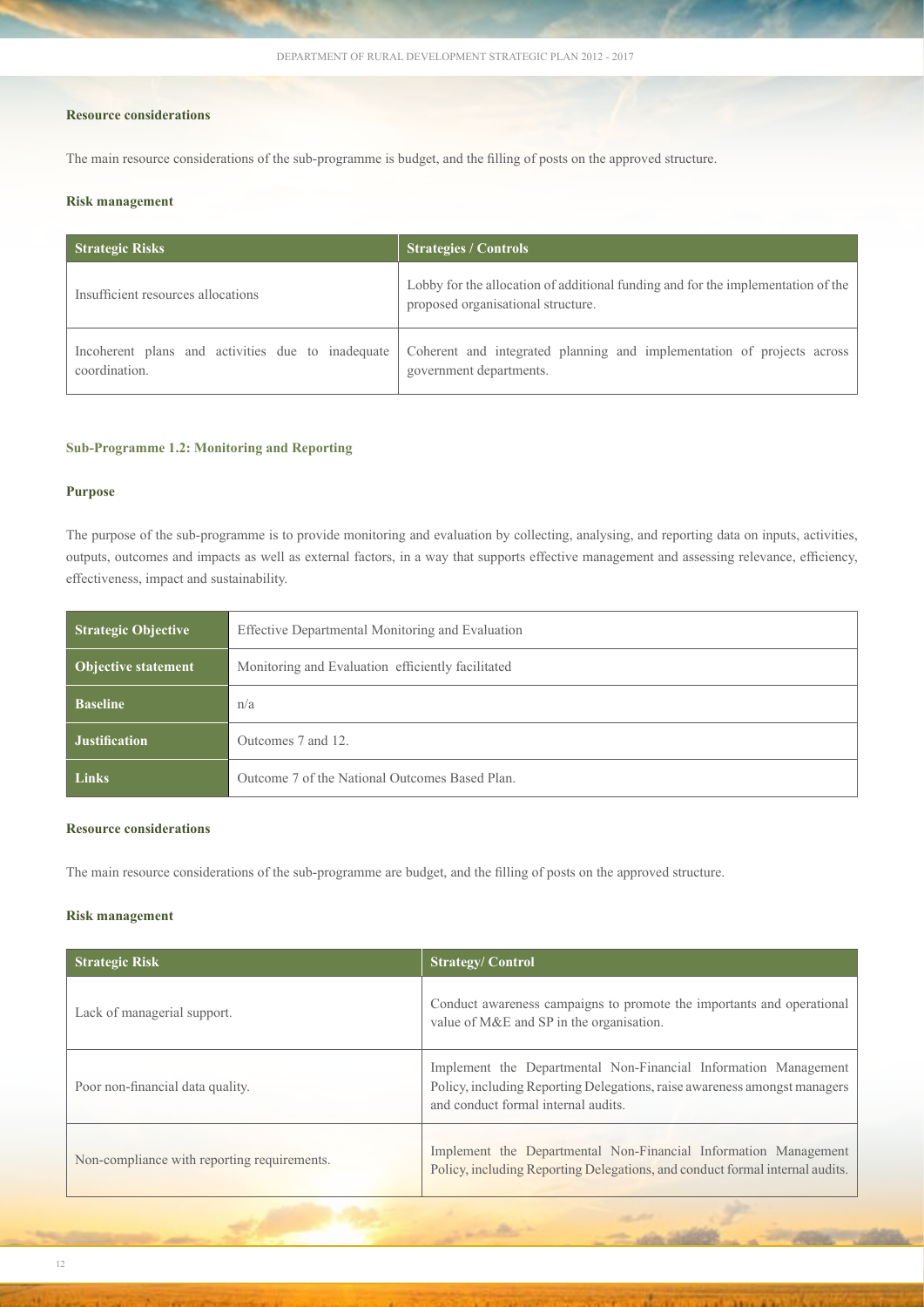### **8. Programme 2: Development Planning**

### **Purpose**

To lead and coordinate all provincial government initiatives and projects directed at rural areas.

### **Sub-Programme 2.1: Institutional Coordination and Special Projects**

### **Purpose**

The purpose of the sub-programme is to provide, facilitate and coordinate institutional support and special projects, for the creation of an enabling institutional environment for sustainable and improved growth; the initiation of special projects within the rural development framework and management of cross-cutting institutional support.

### **Strategic objectives**

| <b>Strategic Objective</b> | An enabling institutional environment for sustainable and improved development and growth in rural areas.                     |  |
|----------------------------|-------------------------------------------------------------------------------------------------------------------------------|--|
| <b>Objective statement</b> | Coherent and integrated planning and implementation across government with relevant stakeholders.                             |  |
| <b>Baseline</b>            | The Rural Development Coordinating Committee has been established and meetings are taking place on a<br>monthly basis.        |  |
| <b>Justification</b>       | To effectively coordinate rural development, as per Outcome 7 and the National Rural Development and Land<br>Reform Strategy. |  |
| <b>Links</b>               | Outcome 7 of the National Outcomes Based Plan.                                                                                |  |

### **Resource considerations**

It is expected that the implementation of this sub-programme will most probably be hampered by a lack of human resources, transport facilities, equipment and furniture and an insufficient budget allocation.

### **Risk management**

| Strategic Risk                                              | Strategy/Control                                                                  |
|-------------------------------------------------------------|-----------------------------------------------------------------------------------|
| Inadequate consultation and lack of community driven plans. | Adequate planning, profiling and on-going community feedback and<br>participation |

### **Sub-Programme 2.2: Rural Infrastructure Development**

### **Purpose**

To facilitate improved access to basic services, economic and income generating opportunities through improved physical infrastructure in rural areas.

### **Strategic objectives**

| <b>Strategic Objective</b><br>Improved rural employment through the infrastructure development plan |                              |
|-----------------------------------------------------------------------------------------------------|------------------------------|
| <b>Objective statement</b><br>Increase employment through infrastructure development                |                              |
| <b>Baseline</b>                                                                                     | n/a                          |
| <b>Justification</b>                                                                                | Outcome 7                    |
| <b>Links</b>                                                                                        | National Outcomes Based Plan |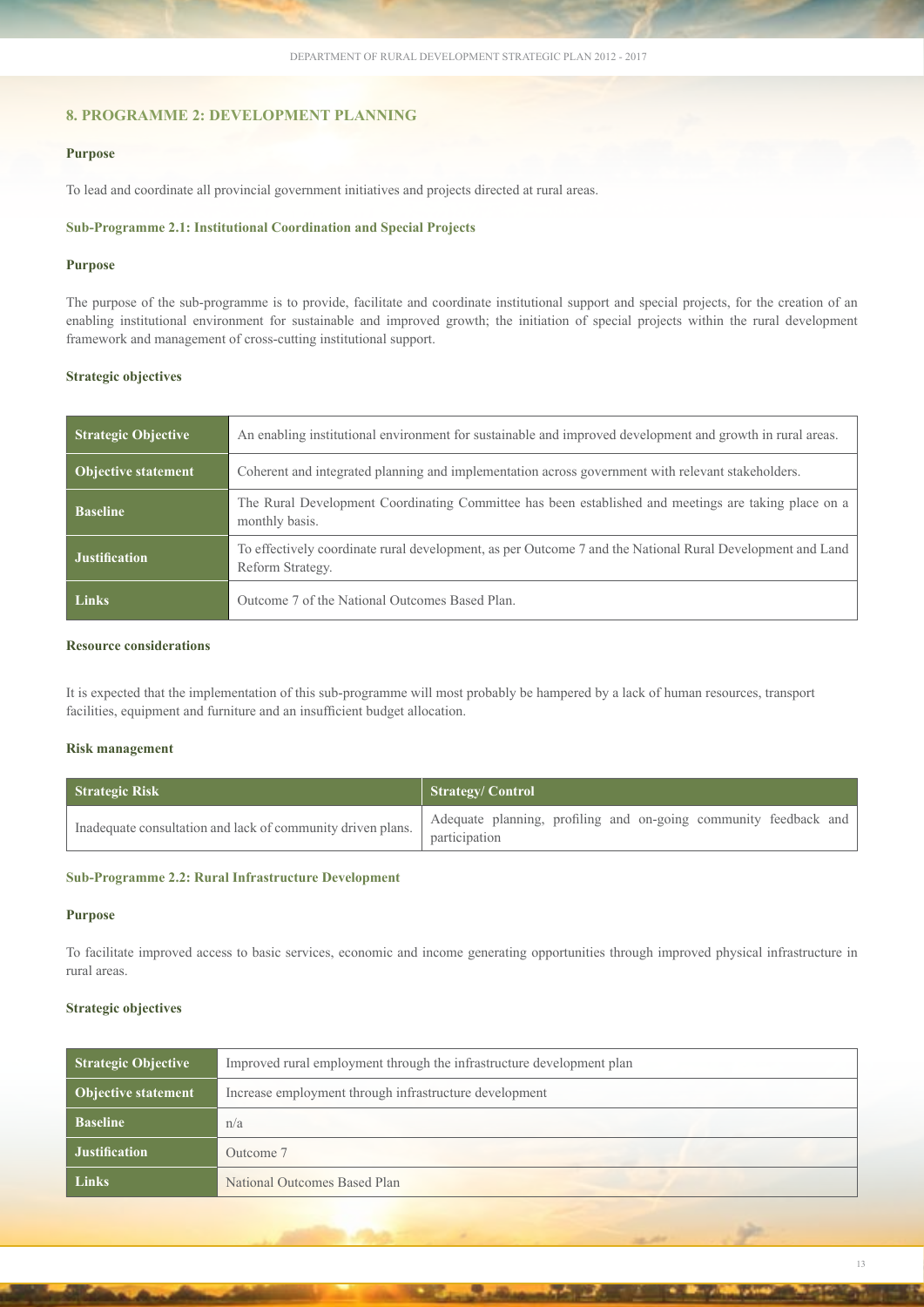Department of rural development strategic plan 2012 - 2017

| <b>Strategic Objective</b><br>Create access to social amenities             |                              |  |
|-----------------------------------------------------------------------------|------------------------------|--|
| <b>Objective statement</b><br>Provide social amenities to rural communities |                              |  |
| <b>Baseline</b>                                                             | n/a                          |  |
| <b>Justification</b>                                                        | Outcome 7                    |  |
| <b>Links</b>                                                                | National Outcomes Based Plan |  |

### **Resource considerations**

It is expected that the implementation of this sub-programme will most probably be hampered by a lack of human resources, transport facilities, equipment and furniture and an insufficient budget allocation.

### **Risk management**

| Strategic Risk              | <b>Strategy/Control</b>                                                                                                       |
|-----------------------------|-------------------------------------------------------------------------------------------------------------------------------|
|                             | Inadequate planning and resource allocation leading to To adequately plan the structure of projects and resource allocations. |
| project delays/abandonment. |                                                                                                                               |

### **Sub-Programme 2.3: Land and Agrarian Transformation**

### **Purpose**

The purpose of the sub-programme is to facilitate a rapid and fundamental change in the relations (systems and patterns of ownership and control) of land, livestock, cropping and community.

### **Strategic objectives**

| <b>Strategic Objective</b> | Coordinate integrated broad-based agrarian transformation |  |
|----------------------------|-----------------------------------------------------------|--|
| <b>Objective statement</b> | Broad based agrarian reform supported                     |  |
| <b>Baseline</b>            | n/a                                                       |  |
| <b>Justification</b>       | Outcome 7                                                 |  |
| <b>Links</b>               | National Outcomes Based Plan                              |  |

### **Resource considerations**

It is expected that the implementation of this sub-programme will most probably be hampered by a lack of human resources, transport facilities, equipment and furniture and an insufficient budget allocation.

### **Risk management**

| Strategic Risk                                                               | <b>Strategy/Control</b>                                                   |
|------------------------------------------------------------------------------|---------------------------------------------------------------------------|
| Lack of database to provide information regarding land, use<br>and ownership | Proper planning for and development of broad database across the province |
|                                                                              |                                                                           |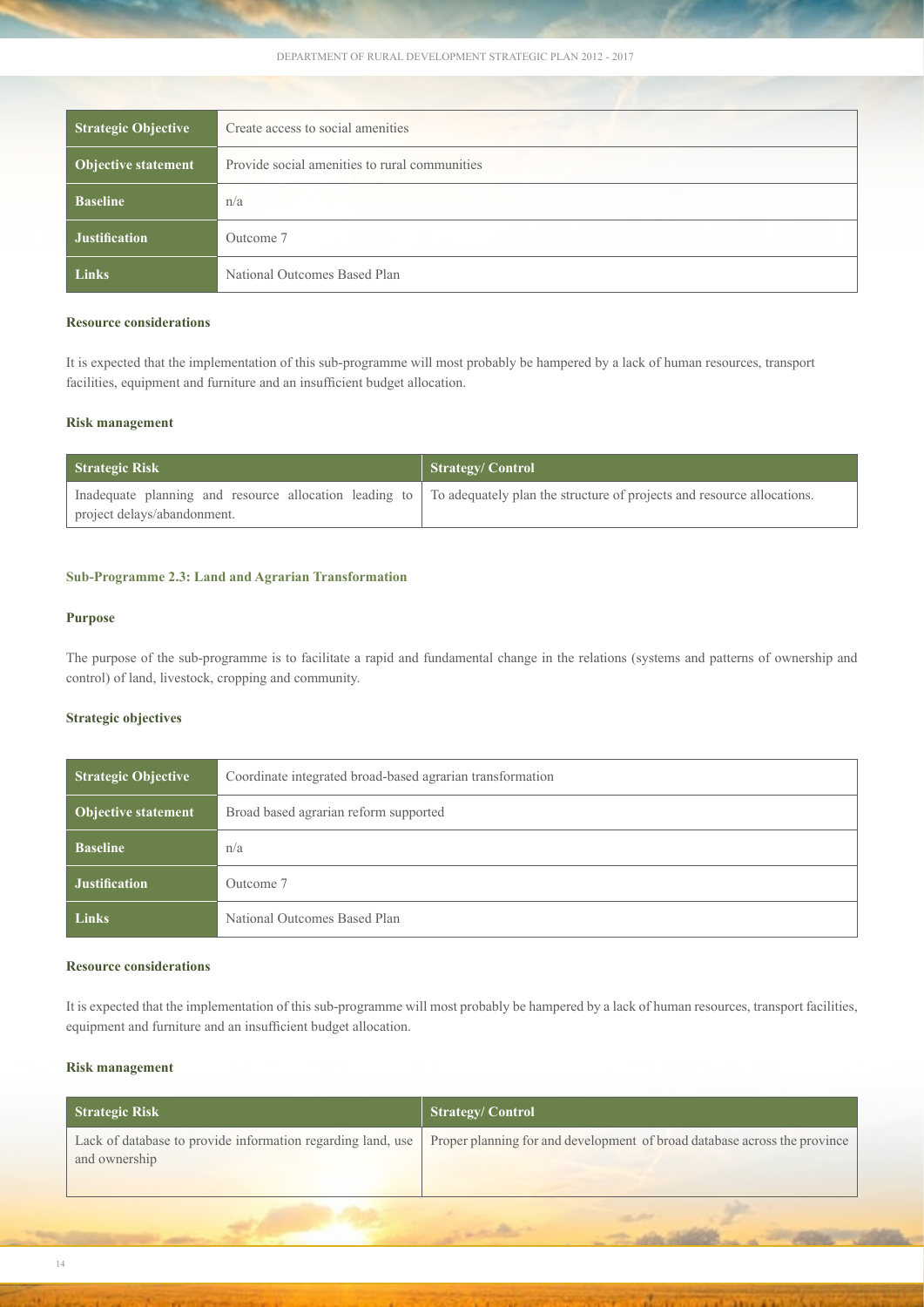### **9. Programme 3: Social Facilitation**

### **Sub-Programme 3.1: Social, Technical, Rural Livelihoods and Institutional Facilitation (STRIF)**

### **Purpose**

To create and maintain a mutually beneficial partnership between government and rural communities and to link these communities with other partners for sustainable livelihoods, social and economic development, food security and equity of land ownership and use.

### **Strategic objectives**

| <b>Strategic Objective</b> | An improved and sustainable rural livelihoods plan.                    |
|----------------------------|------------------------------------------------------------------------|
| <b>Objective statement</b> | Improve the livelihoods of rural communities                           |
| <b>Baseline</b>            | n/a                                                                    |
| <b>Justification</b>       | Outcome 7 and the National Rural Development and Land Reform Strategy. |
| <b>Links</b>               | National Outcomes Based Plan.                                          |

### **Resource considerations**

It is expected that the implementation of this sub-programme will most probably be hampered by a lack of human resources, transport facilities, equipment and furniture and an insufficient budget allocation.

### **Risk management**

| Strategic Risk                                              | <b>Strategy/Control</b>                                                           |
|-------------------------------------------------------------|-----------------------------------------------------------------------------------|
| Inadequate consultation and lack of community driven plans. | Adequate planning, profiling and on-going community feedback and<br>participation |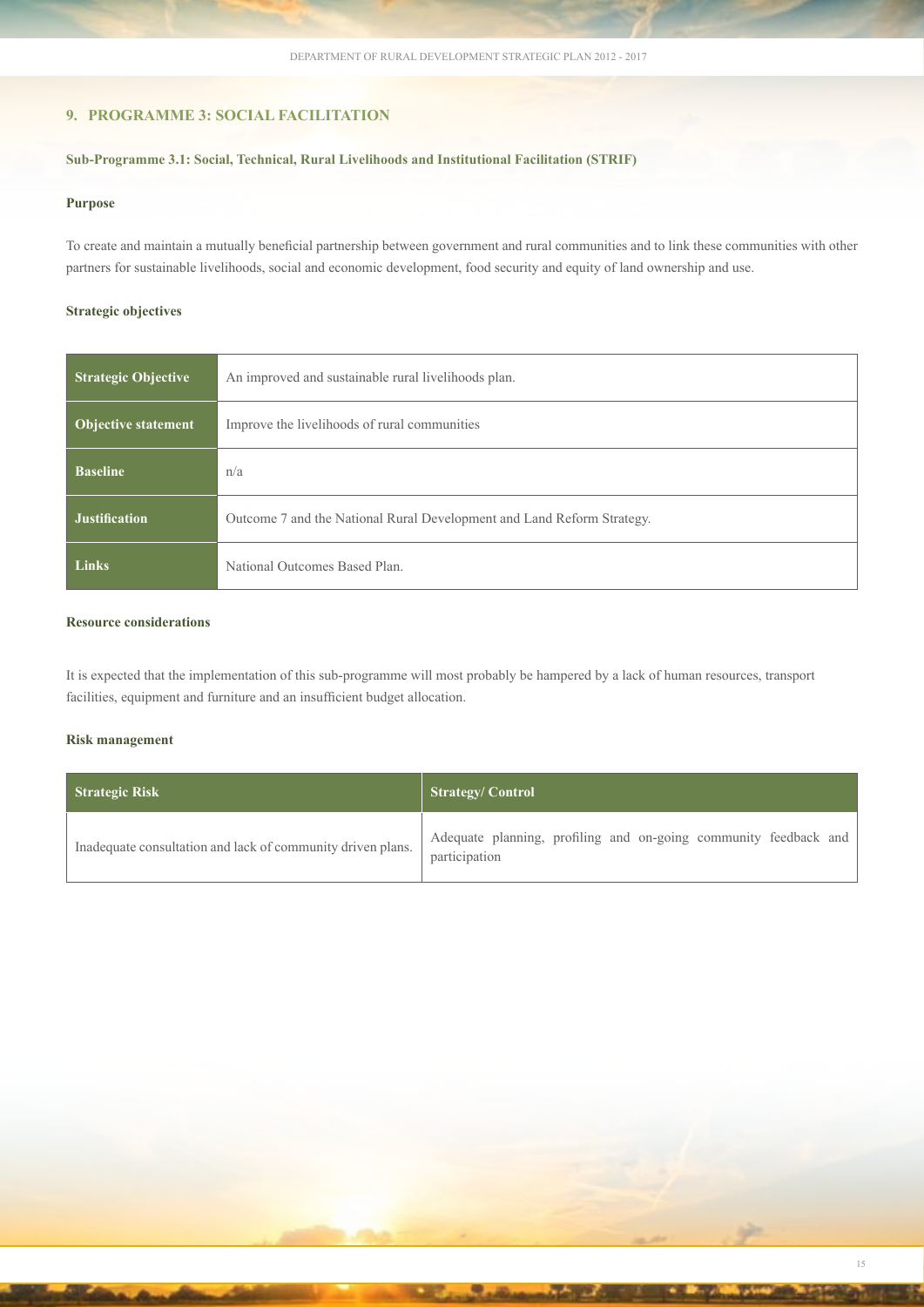# PART C: LINKS TO OTHER PLANS PART C: LINKS TO oTHER PLANS

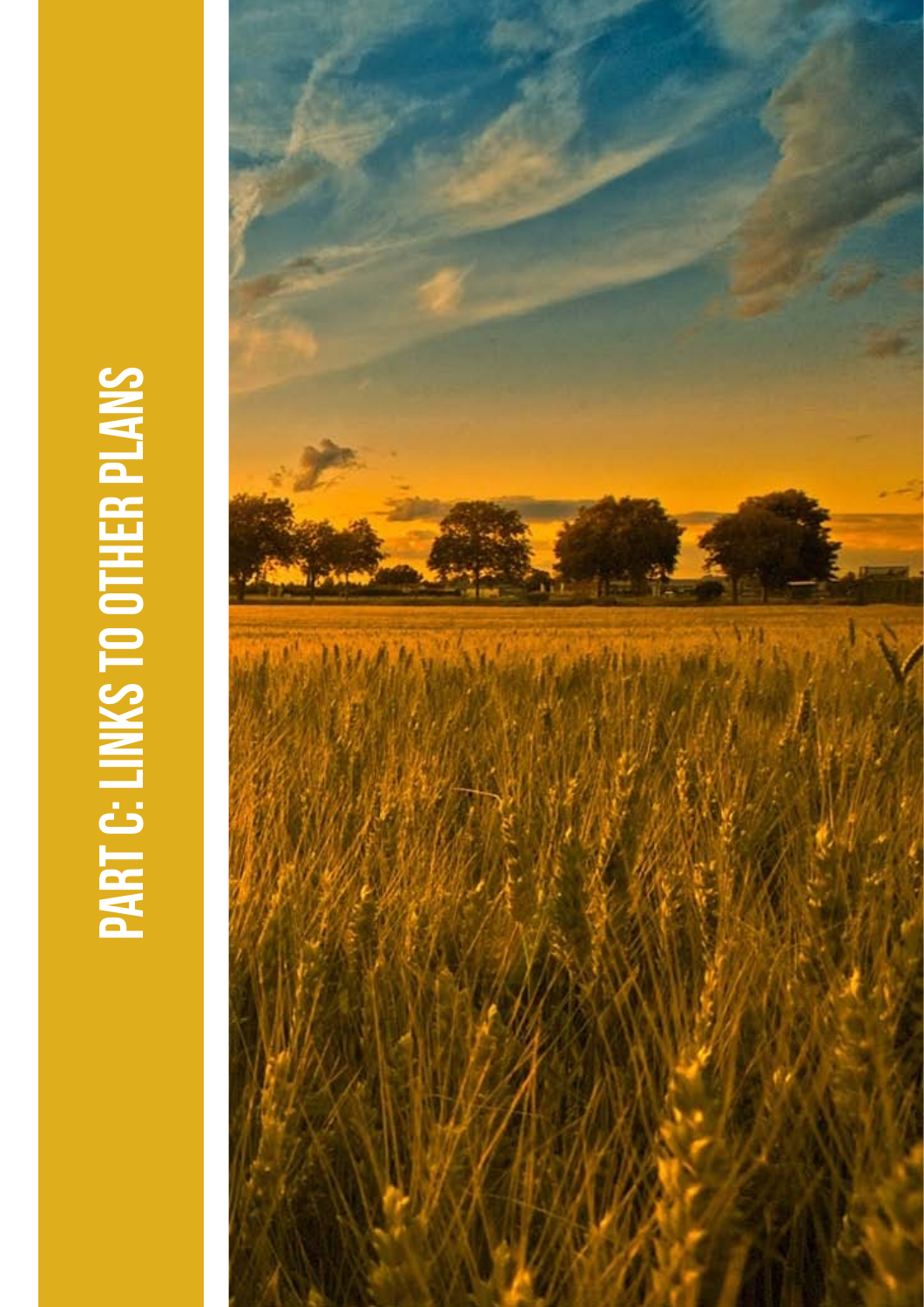## PART C: LINKS TO OTHER PLANS

### **10.Links to the long-term infrastructure and other capital plans**

Refer to Table B5 in relevant Annual Performance Plans.

### **11. Conditional grants**

N/A

### **12. Public entities**

The Department of Rural Development has no registered public entities.

### **13. Public-private partnerships**

N/A